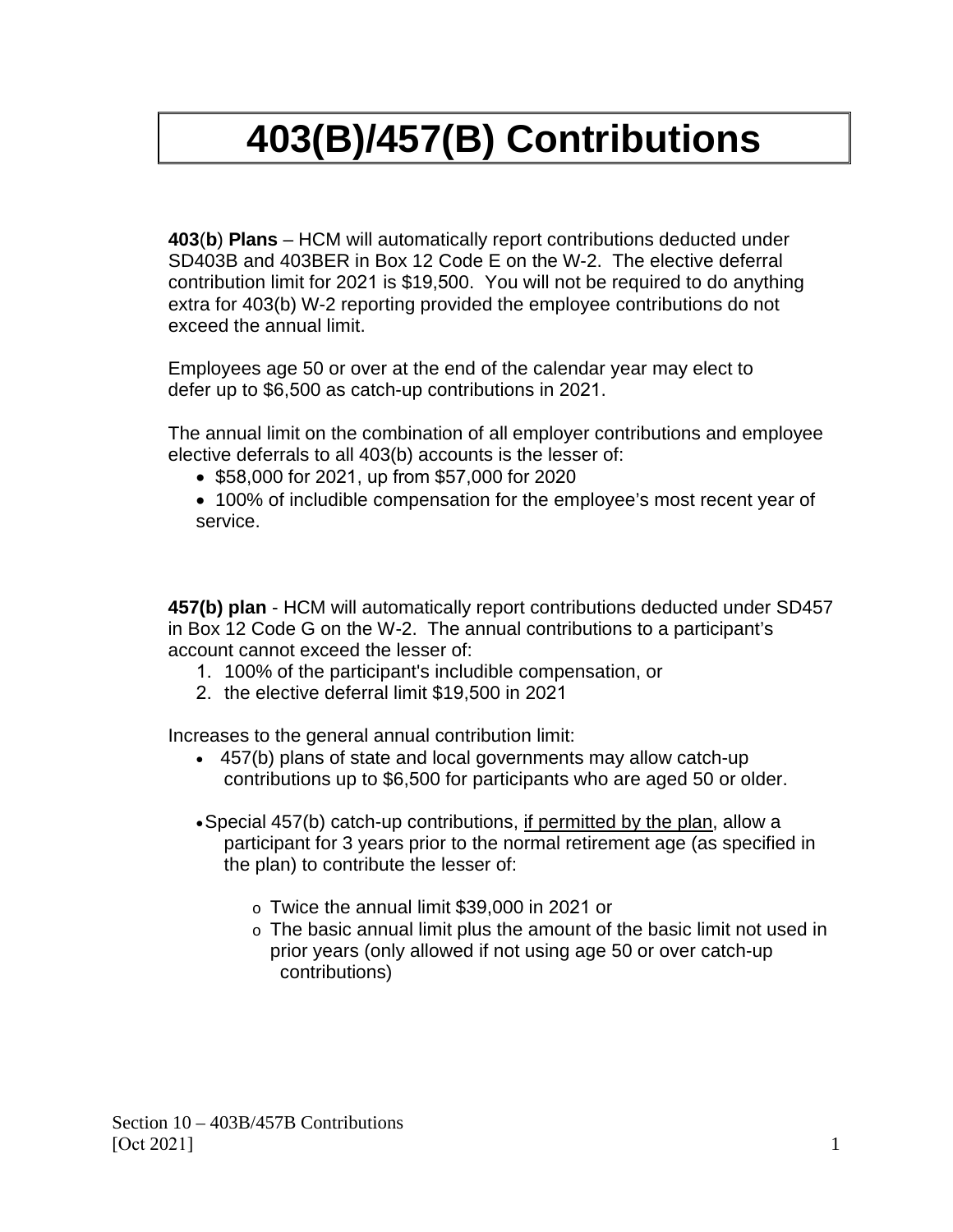## **Retirement Plan Comparison:**

|                                                                               | 403(b)                                                                                                                                                                                 | 457                                                                                                      |
|-------------------------------------------------------------------------------|----------------------------------------------------------------------------------------------------------------------------------------------------------------------------------------|----------------------------------------------------------------------------------------------------------|
| Who is eligible?                                                              | Employees of<br>nonprofits such as<br>public schools and<br>some hospitals,<br>charitable<br>organizations                                                                             | State and local<br>government<br>employees                                                               |
| Pre-tax<br>contributions?                                                     | Yes                                                                                                                                                                                    | Yes                                                                                                      |
| <b>Limits on employee</b><br>contributions (2019)                             | Up to \$19,500                                                                                                                                                                         | Up to \$19,500                                                                                           |
| Age 50+ catch-up<br>contributions                                             | \$6,500                                                                                                                                                                                | \$6,500                                                                                                  |
| Other catch-up                                                                | Yes $-15$ -year rule <sup>*</sup>                                                                                                                                                      | Yes - final 3-year<br>provision**                                                                        |
| <b>Distributions while</b><br>still employed(in-<br>service<br>distributions) | Only on hardship if<br>under age 591/2                                                                                                                                                 | Only on account of<br>unforeseeable<br>emergency                                                         |
| <b>Distributions</b><br>without tax<br>penalties                              | <b>Retirement after</b><br>age 55<br>Death or disability<br>Payments after age<br>591/2<br>Lifetime annuity or<br>installments<br>Rollover to other<br>qualified plan or<br><b>IRA</b> | <b>Termination from</b><br>employment at any<br>age<br>Death or disability<br>Unforeseeable<br>emergency |
| <b>Distributions with</b><br>penalties                                        | 10% prior to age<br>59½, except as<br>above                                                                                                                                            | None                                                                                                     |
| <b>Required minimum</b><br>distributions                                      | April 1 following the<br>year participant<br>reaches age 701/2                                                                                                                         | April 1 following the<br>year participant<br>reaches age 701/2                                           |
| Tax treatment of<br>distributions                                             | Ordinary income tax                                                                                                                                                                    | Ordinary income tax                                                                                      |
| <b>Rollovers allowed to</b><br>other plans                                    | Yes – to $401(k)$ ,<br>403(b) or 457 plan<br>(allowed but not<br>required)                                                                                                             | $Yes - to 401(k),$<br>403(b) or 457 plan<br>(allowed but not<br>required)                                |

Section 10 – 403B/457B Contributions [Oct 2021] 2